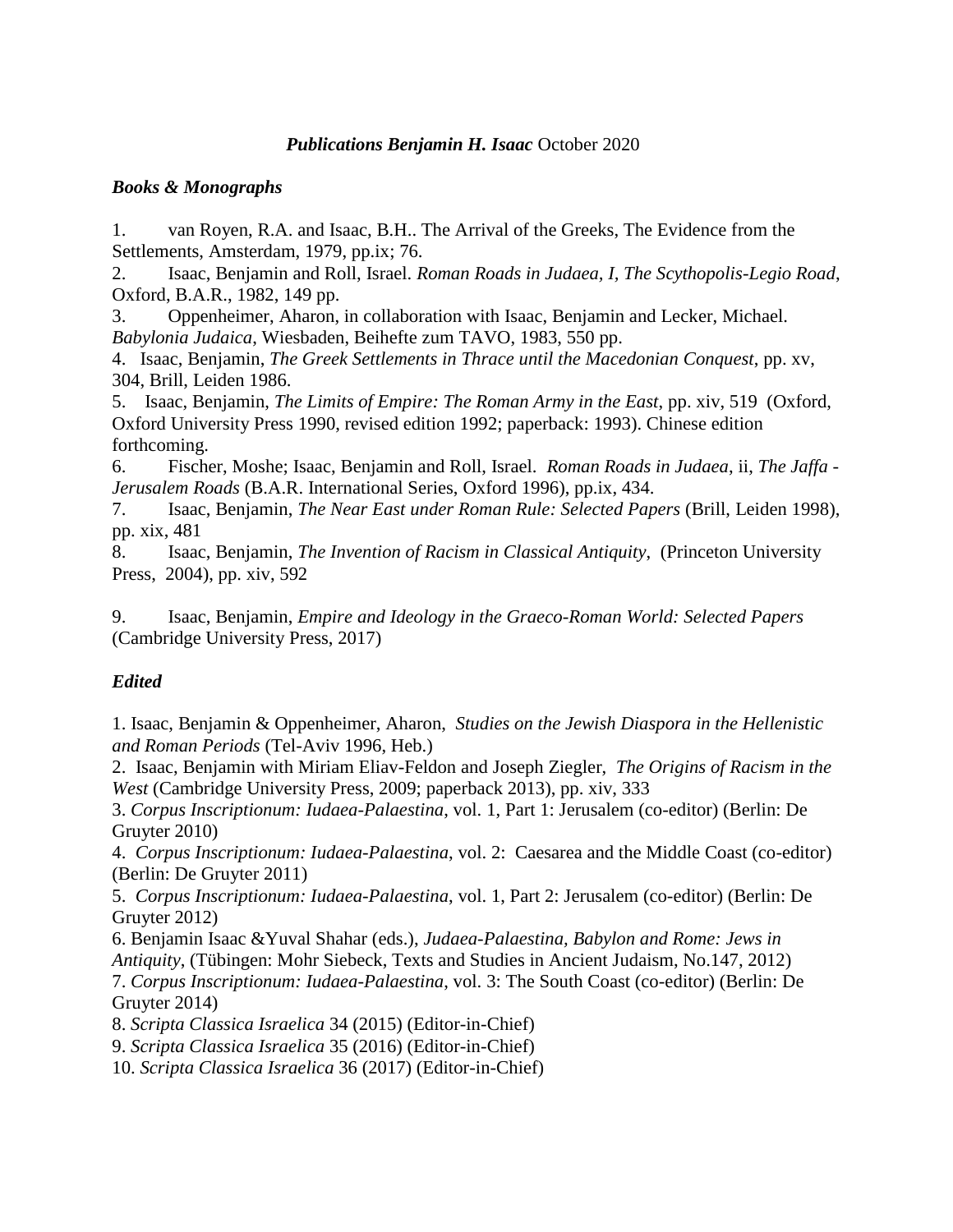11. *Corpus Inscriptionum: Iudaea-Palaestina*, vol. 4.1-2, *Iudaea / Idumaea*, 1580 pp.: (co-editor) (Berlin: De Gruyter 2018)

12. *Scripta Classica Israelica* 37 (2018) (Editor-in-Chief)

13. *Scripta Classica Israelica* 38 (2019) (Editor-in-Chief)\

14. *Scripta Classica Israelica* 39 (2020) (Editor-in-Chief)

## *Edited, forthcoming*

*Corpus Inscriptionum: Iudaea-Palaestina*, vol. 5, Galilee (Berlin: De Gruyter)

### *Articles and Chapters in Books*

1. Colonia Munatia Triumphalis and Legio Nona Triumphalis? *Talanta* 3 (1971),pp. 11-43

2. Gichon, M. and Isaac, B.H., A Flavian Inscription from Jerusalem. *Israel Exploration Journal* 24 (1974),117-123.

3. Isaac, B.H. and Roll, I., A Milestone of AD 69 from Judaea. *Journal of Roman Studies* 66 (1976), pp.9-14.

4. Best, J.G.P. and Isaac, B.H., The Helvetians from Foederati to Stipendiarii. *Talanta* viiix (1977), pp.11-32.

5. Isaac, B., Milestones in Judaea: From Vespasian to Constantine. *PEQ* 110 (1978), 47-60. 6. Applebaum, S., Isaac, B., Landau, Y., Varia Epigraphica. *Scripta Classica Israelica* iv

(1978), pp.113-159.

7. Isaac, Benjamin and Roll, Israel. Judaea in the Early Years of Hadrian's Reign. *Latomus* 38 (1979), pp.54-66

8. Isaac, Benjamin and Roll, Israel, Legio II Traiana in Judaea. *ZPE* 33 (1979), pp.149-156

9. Roman Colonies in Judaea: The Foundation of Aelia Capitolina, *Jerusalem in the Second Temple Period, Abraham Schalit Memorial Volume*, ed. A. Oppenheimer, U. Rappaport and M. Stern (Jerusalem 1980, pp. 340-60 (Hebrew)

10. 'Trade Routes to Arabia and the Roman Army' in W.S. Hanson & L.J.F. Keppie, *Roman Frontier Studies, 1979* (Oxford, BAR, Int. Series, 1980), 889-901.

11. *Talanta* 12-13 (1980-81), pp.31-53 (=No. 9, English, revised)

12. The Decapolis in Syria, a Neglected Inscription. *ZPE* 44 (1981), pp.67-74.

13. Applebaum, S., Isaac, B. and Landau, Y. Varia Epigraphica II. *Scripta Classica Israelica*, 6 (1982).

14. Isaac, Benjamin and Roll, Israel. Legio II Traiana in Judaea - a Reply. *Zeitschrift für Papyrologie und Epigraphik*, 47 (1982), pp.131-132.

15a. A Donation for Herod's Temple in Jerusalem.

*Israel Exploration Journal*, 33 (1983), pp.86-92 (English).

15b. A Donation for Herod's Temple in Jerusalem. *Eretz Israel*, 18 (1985), pp.1-4 (= no.14a, in Hebrew).

16a. Cassius Dio on the Bar Kokba Revolt.In: Oppenheimer, Aharon et al. (eds.) *The Bar Kokhba Revolt — New Studies*, pp.106-112, Jerusalem, Yad Ben Zvi, 1984.(Hebrew)

16b. Cassius Dio on the Revolt of Bar Kokhba. *Scripta Classica Israelica* 7 (1983-4)[1986], pp.68-76 (=no.15a, in English)

17a. Judaea after AD 70. *Journal of Jewish Studies*, 35 (1984), pp.44-50 (English)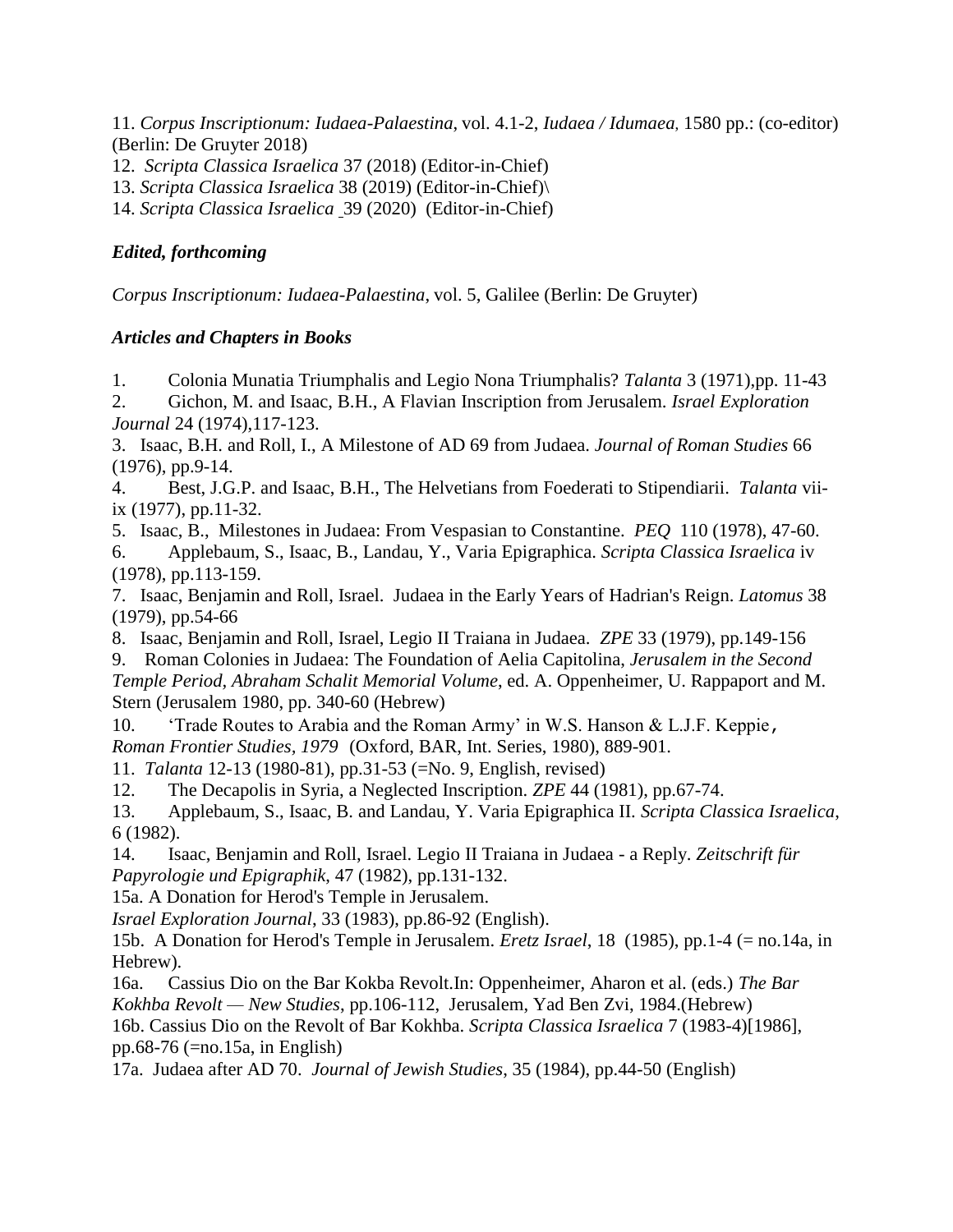17b. Judaea after AD 70. In: Kasher, A.,Oppenheimer, A., Rappaport (eds.) *Man and Land in Eretz-Israel in Antiquity* Jerusalem, Yad Ben Zvi, 1986 (in Hebrew), pp.87-94.

18. Bandits in Judaea and Arabia. *Harvard Studies in Classical Philology*, 88 (1984), pp.171-203.

19. Bandits in Judaea and Arabia. *Cathedra* 39 (1986), pp.3-36 (=no.17, revised, in Hebrew) 20a. Isaac, Benjamin and Oppenheimer, Aharon. The Revolt of Bar Kokhba, Scholarship and Ideology. *Journal of Jewish Studies*, 36 (1985), pp.33-60.

20b. Isaac, Benjamin and Aharon Oppenheimer. The Revolt of Bar Kokhba, Scholarship and Ideology. Amos Kloner and Yigal Tepper (eds.), *The Hiding Complexes in the Judean Shephelah* (Tel Aviv 1987, in Hebrew), 405 - 428.

21. The Roman Army in Jerusalem and its Vicinity. In: *Studien zu den Militärgrenzen Roms iii, Vorträge des 13. Internationalen Limeskongresses, Aalen 1983* (Stuttgart 1986), pp.635-640. 22. Reflections on the Roman Army in the East. in: *The Defence of the Roman and Byzantine East, Proceedings of a Colloquium held at the University of Sheffield, April 1986*, Oxford 1986, pp.383-395.

23. Military Diplomas and Extraordinary Levies. In: *Heer und Integrationspolitik, Die römischen Militärdiplome als historische Quelle*, Passauer Historische Forschungen 2, Köln-Wien 1986, eds. W. Eck und H. Wolff, pp. 258-64.

24. Two Greek Inscriptions from Tell Abu-Shusha. In: B. Mazar (ed.), *Geva: Archaeological Discoveries at Tell Abu-Shusha, Mishmar Ha-'Emeq* (Jerusalem 1988, in Hebrew), pp. 224-5.

25. Roman Administration and Urbanization, *Cathedra* 48 (1988), 9 - 16 (in Hebrew).

24a. Roman Administration and Urbanization. In: Kasher, A., Rappaport, U. and Fuks, G. (eds.) *Greece and Rome in Eretz Israel, Collected Essays* (Jerusalem 1990), 151-9 (= no. 24, in English).

26. The Meaning of 'Limes' and 'Limitanei' in Ancient Sources. *Journal of Roman Studies* 78 (1988), 125-147

27. Trade-routes to Arabia and the Roman Presence in the Desert, T. Fahd (ed.) *L'Arabie pré islamique et son environnement historique et culturel, Actes du Colloque de Strasbourg, 24-27 June 1987* (1988), 24-56.

28. Luttwak's `Grand Strategy' and the Eastern Frontier of the Roman Empire, D.H. French and C.S. Lightfoot (ed.), *The Eastern Frontier of the Roman Empire, Colloquium at Ankara, September 1988* (1989), 231-4.

29. Isaac, Benjamin. The Roman Army in Judaea: Police Duties and Taxation, *Roman Frontier Studies 1989*, ed. V.A. Maxfield & M.J. Dobson (Exeter 1991), 458-461.

30. A Seleucid Inscription from Jamnia-on-the-Sea: Antiochus V and the Sidonians, *Israel Exploration Journal* 41 (1991), 132 - 44.

31. Burgi and Burgarii, *Jews and Judaism in the Second Temple, Mishna and Talmud Period: Studies in Honour of S. Safrai* I. Gafni, A. Oppenheimer and M. Stern (eds.) (Jerusalem, 1993, in Hebrew), 235 - 242.

32. An Open Frontier, in *Frontières d'Empire: Nature et signification des frontières romaines*, eds. P. Brun, S. van der Leeuw & C.R. Whittaker (Nemours 1993), 105-114.

33. Religion, Economy and the Christianization of the Empire in: *Religion and Economy* ed. M. Ben Sasson (Jerusalem 1994), 115-120 (Heb.).

34. Roman Frontier Policy: East and West in: M. Toch & D. Mendels (eds.), *Frontier, Town and the Transition from Antiquity to the Middle Ages* Jerusalem, Magnes Press, 1995), 33-40 (Heb.)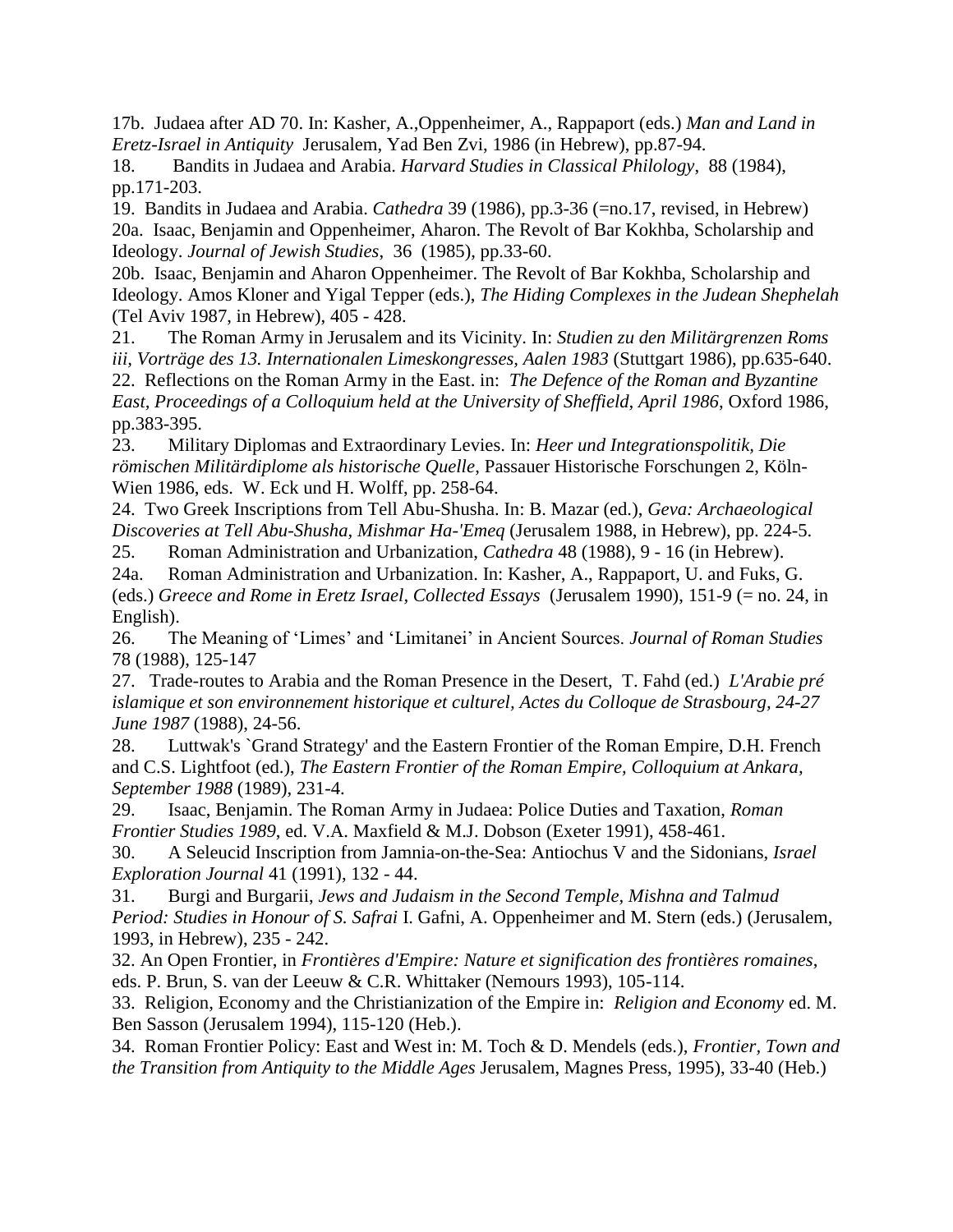35. Ethnic Groups in Judaea under Roman Rule, *Dor Le-Dor: Studies in Honour of J. Efron*, eds. A. Kasher and A. Oppenheimer (Jerusalem 1995), 201-9 (in Hebrew)

36. Tax Collection in Roman Arabia: A New Interpretation of the Evidence from the Babatha Archive, *Mediterranean Historical Review* 9 (1994), 256-66

37. Hierarchy and Command Structure in the Roman Army in Y. Le Bohec (ed.), *La hiérarchie (Rangordnung) de l'armée romaine sous le Haut-Empire: Actes du Congrès de Lyon 1994* (Paris 1995), 23-31.

38. Isaac, Benjamin. Eusebius and the Geography of Roman Provinces, for D. Kennedy (ed.), *The Roman Army in the East* (Journal of Roman Archaeology*,* Supplementary series, 18, Ann Arbor, MI, 1996), 153-67.

39. Isaac, Benjamin. Orientals and Jews in the Historia Augusta: Fourth-Century Prejudice and Stereotypes, *The Jews in the Hellenistic-Roman World: Studies in Memory of Menahem Stern*, eds. I.M. Gafni, A. Oppenheimer, D.R. Schwarz (Zalman Shazar Center for Jewish History, Jerusalem, 1996), 101-18

40. The Army in the Late Roman East: The Persian Wars and the Defence of the Byzantine Provinces, in *The Byzantine and Early Islamic Near East III. States, Resources and Armies.* Papers of the Third Workshop on Late Antiquity and Early Islam. eds. A. Cameron, L. Conrad, G. King, (Darwin Press, Princeton, 1995), pp.125-55

41.Dedications to Zeus Olybris, *ZPE* 117 (1997), 126-128

42. *The Cambridge Ancient History*, Vol. XIII (eds. A. Cameron & P. Garnsey, 1998), Chapter 18: 'The Eastern Frontier', pp. 437-460.

43. 'Roma Aeterna', *Historia* 2 (1998), 19-31 (in Hebrew)

44. Isaac, Benjamin. 'Jews, Christians and Others in Palestine: the Evidence from Eusebius' in

M. Goodman (ed.), *Jews in a Graeco-Roman World,* (Oxford 1998), 65-74.

45. 'Jerusalem from the Great Revolt to the Reign of Constantine' in: *The History of Jerusalem: The Roman and Byzantine Periods (70-638 CE),* eds. Y. Tsafrir and S. Safrai, Jerusalem, 1999), 1-13 (Heb.)

46. 'Inscriptions from Jerusalem after the First Revolt', ibid., 167-79 (Heb.)

47. 'Epigraphic Remains from the Byzantine Period', ibid. 383-9 (Heb.)

48. 'Between the old Schürer and the new: archaeology and geography' in: A. Oppenheimer

(ed.) *Jüdische Geschichte in hellenistisch-römischer Zeit: Wege der Forschung: Vom alten zum neuen Schürer* (Munich, 1999), 181-91

49. 'Roman Attitudes towards Jews and Judaism', *Zion* 66 (2001), 41-72 (Hebrew)

50. 'Army and Power in the Roman World', in*: Army and Power in the Ancient World*. Publications of the Seminar für alte Geschichte der Universität Heidelberg, Franz Steiner Verlag, 2002, ed. Angelos Chaniotis and Pierre Ducrey, 181-191.

51. 'Roman Religious Policy and the Bar Kokhba War' in Peter Schäfer (ed.), *The Bar Kokhba War Reconsidered: New Perspectives on the Second Jewish Revolt Against Rome (2003), 37-54.* 

52. Isaac, Benjamin with Hannah Cotton and Werner Eck, 'Titus Pomponius Bassus, Governor of Judaea and a New Military Diploma from 89/90 CE' *Israel Museum Studies in Archaeology* 2 (2003), 17-31

53. 'Proto-racism in Graeco-Roman antiquity'*World Archaeology* 38(1) (2006), 32-47.

54. 'Roman Organization in the 'Arabah in the Fourth Century' in: Piotr Bienkowski &

Katharina Galor (eds.), *Crossing the Rift: Resources, routes, settlement patterns and interaction in the Wadi Arabah* (Oxford, 2006), 215-221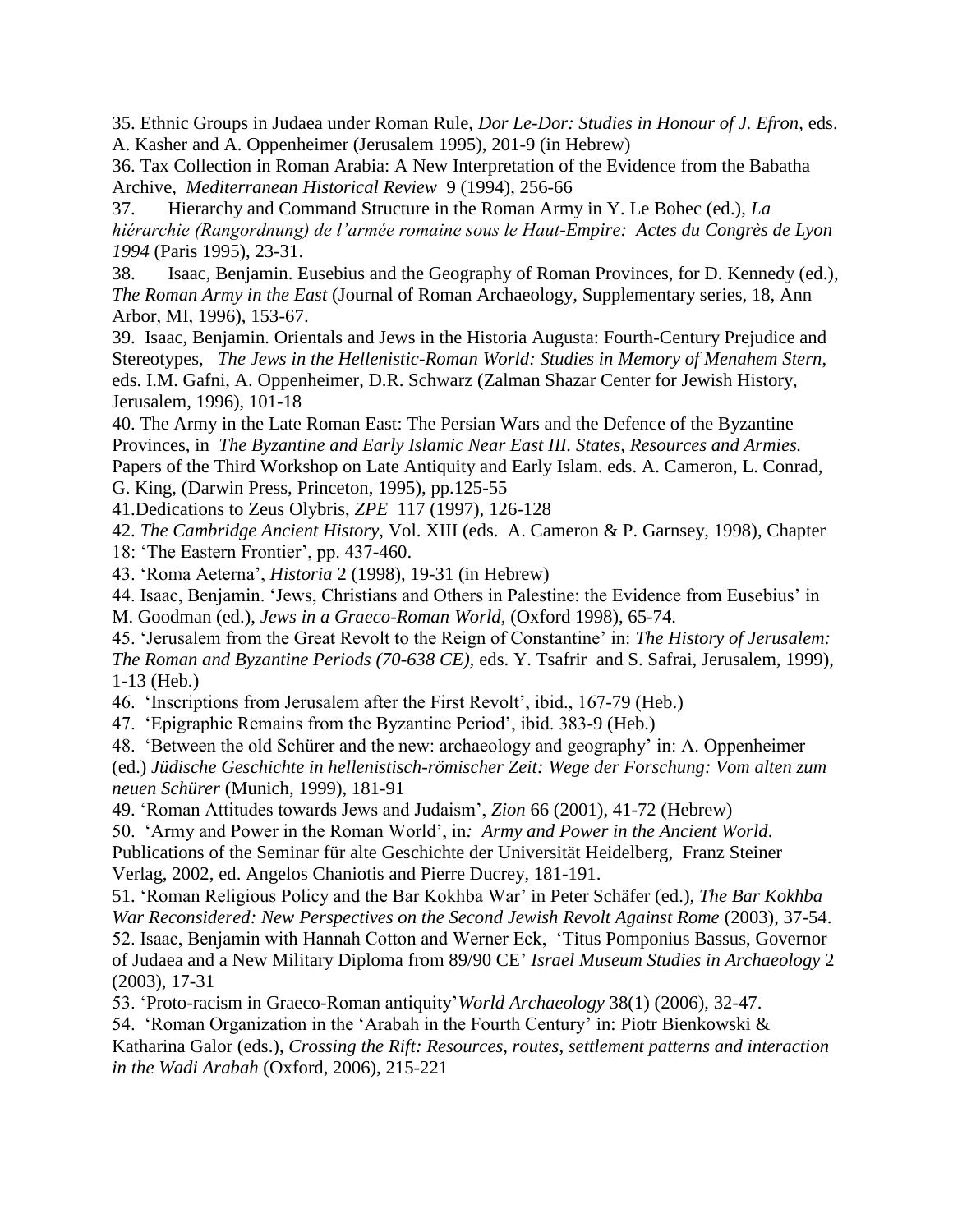55. Review article: G.S.P. Freeman-Grenville, Rupert L. Chapman III & Joan E. Taylor, *The Onomasticon by Eusebius of Caesarea* (Jerusalem 2003); R. Steven Notley & Ze'ev Safrai, *Eusebius, Onomasticon: A Triglott Edition with Notes and Commentary*; Jewish and Christian Perspectives Series, 9; (Brill, 2005), *Henoch* 29/1 (2007), 167-72

56. 'Roman Victory Displayed: Symbols, Allegories, Personifications?' in Y. Eliav et al. (eds.), *The Sculptural Environment of the Near East: Reflections on Culture, Ideology and Power*  (Leuven 2008), 575-604

57. Isaac, Benjamin with M. Eliav-Feldon and J. Ziegler: 'Introduction', in: *The Origins of Racism in the West* (Cambridge University Press, 2009), 1-32

58. Isaac, Benjamin 'Racism: a Rationalization of Prejudice in Greece and Rome' in: *The Origins of Racism in the West* (Cambridge University Press, 2009), 32-56

59. Isaac, Benjamin: 'Latin in Cities of the Roman Near East' in H. Cotton, J. Price and D. Wasserstein (eds.), From Hellenism to Islam: Cultural and Linguistic Change in the Roman Near East Cambridge, 2009), 43-72

60. Isaac, Benjamin 'Attitudes Towards Provincial Intellectuals in the Roman Empire' in Erich Gruen (ed.), *Cultural Identity and the Peoples of the Ancient Mediterranean* (Getty, Los Angeles, 2011), 491-518

61. Isaac, Benjamin, *Corpus Inscriptionum: Iudaea-Palaestina*, vol. 1.1: Jerusalem (co-editor), pp.1-37: Introduction (Berlin: De Gruyter, 2010)

62. Isaac, Benjamin, 'Core-Periphery Notions,' *Scripta Classica Israelica* 30 (2011), 63-82.

63. Benjamin Isaac &Yuval Shahar, 'Introduction' in: Isaac & Shahar (eds.), *Judaea-Palaestina, Babylon and Rome: Jews in Antiquity*, (Tübingen: Mohr Siebeck, Texts and Studies in Ancient Judaism, 2012), pp.1-8.

64. Isaac, Benjamin, 'Ammianus on Foreigners' in Maijastina Kahlos (ed.), *The Faces of the Other: Religious and Ethnic Encounters in the Later Roman World* (Turnhout, Belgium: Brepols 2011), 237-258.

65. Isaac, Benjamin, 'Erich S. Gruen, 'A Multicultural Mediterranean?' Rethinking the Other in Antiquity, Princeton 2010', Review article for *Scripta Classica Israelica* 23 (2013), 233-254.

66. Isaac, Benjamin, 'Hatra against Rome and Persia: From Success to Destruction' in Lucinda Dirven (ed.), *Hatra: Politics, Culture and Religion between Parthia and Rome* (Stuttgart 2013), 23-32

67. Isaac, Benjamin *Corpus Inscriptionum: Iudaea-Palaestina*, vol. 3: The South Coast (coeditor) (Berlin: De Gruyter 2014): Historical Introductions to the entries on Jaffa, Jamnia, Azotus, Anthedon, Gaza and Raphia

68. Isaac, Benjamin, 'The Barbarian in Greek and Roman Literature' *Scripta Classica Israelica* 33 (2014), 117-137

69. Isaac, Benjamin. 'Roman Roads, Physical Remains, Organization and Development', *Scripta Classica Israelica* 34 (2015), 41-48

70. *Corpus Inscriptionum: Iudaea-Palaestina*, vol. 3: The South Coast (co-editor) (Berlin: De Gruyter): Historical introductions to c.24 towns and sites.

71. Isaac, Benjamin. ''Caesarea-on-the-Sea and Aelia Capitolina: Two Ambiguous Roman Colonies' in: C.Brélaz (ed.), *L'héritage grec des colonies romaines d'Orient : interactions culturelles dans les provinces hellénophones de l'empire romain* (Paris, Éditions De Boccard, dans la collection « Études d'archéologie et d'histoire ancienne de l'Université de Strasbourg, 2017), pp. 331-343.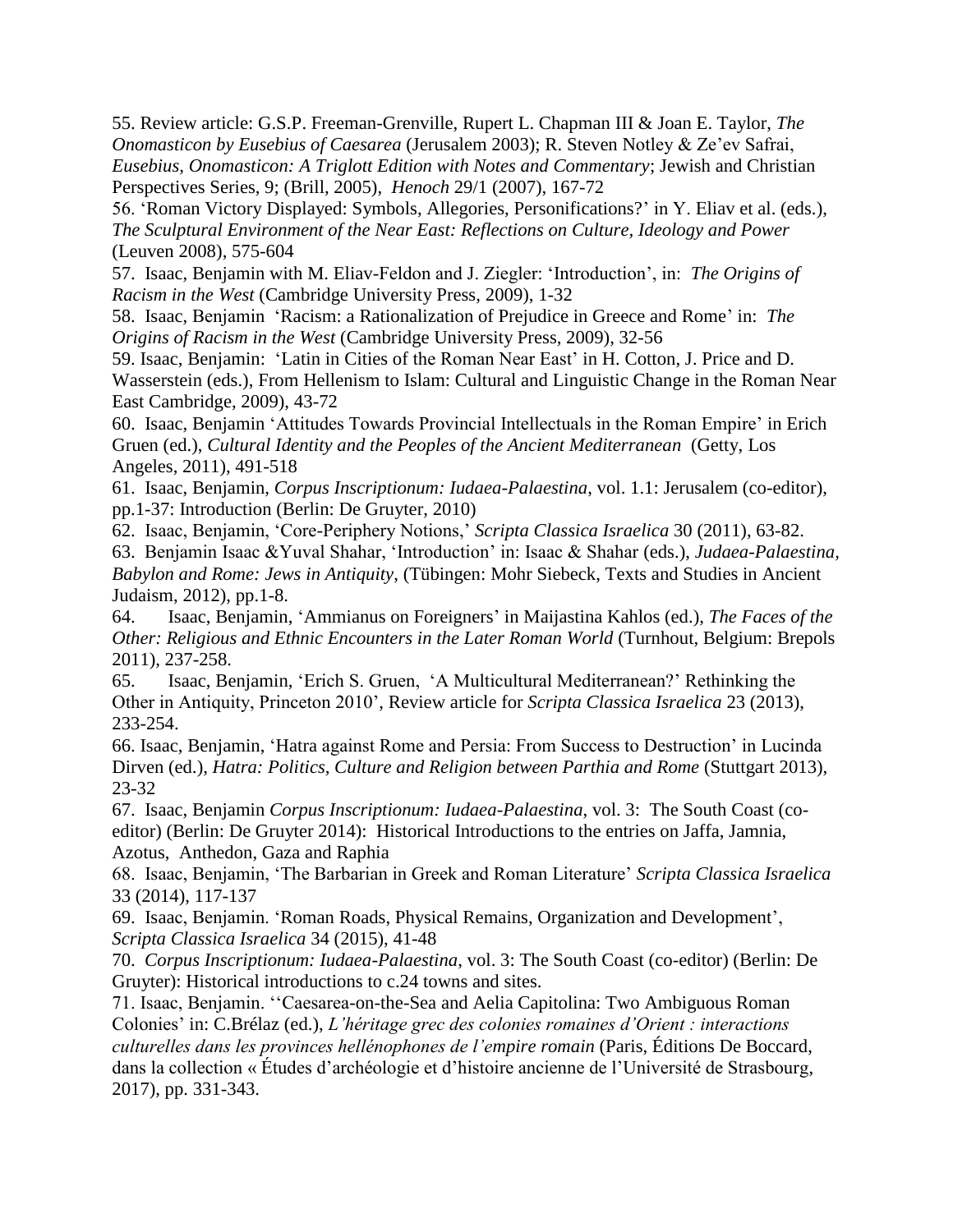72. Isaac, Benjamin. 'Virtual Journeys in the Roman Near East: Maps and Geographical Texts', in: M.R. Niehoff (ed.), *Journeys in the Roman East: Imagined and Real*, (Tübingen 2017), 115- 137*.*

73. Isaac, Benjamin. 'Innovation and the Practice of Warfare in the Ancient World' in: B. Isaac, *Empire and Ideology in the Graeco-Roman World: Selected Papers* (Cambridge University Press, 2017), 82-98.

75. Isaac, Benjamin. 'Names: Ethnic, Geographic, and Administrative; in: B. Isaac, *Empire and Ideology in the Graeco-Roman World: Selected Papers* (Cambridge University Press, 2017), 122-149.

75. Isaac, Benjamin 'Judaea after 70: Delegation of Authority?' in J. Schwartz & P. Tomson, *Jews and Christians in the First and Second Centuries: The Interbellum 70-132 CE* (Brill, Leiden, 2018), 106-118.

76. Isaac, Benjamin. 'Nationality and Ideology in the Roman Near East' in: Marko A. Janković and Vladimir D. Mihajlović (ed.), *Reflections of Roman Imperialisms* (Cambridge Scholars Publishing: Newcastle upon Tyne, 2018), 307-334

77. *Corpus Inscriptionum: Iudaea-Palaestina*, vol. 4: Iudaea/ Idumaea (co-editor) (Berlin: De Gruyter, 2018), introductions to the entries on Adasa, Beth Horon, Emmaus, Gezer, Lyddda, Qubeiba, Gibeon, Bethlehem, Hebron, Jericho, Daroma, Carmel-Susiye, Hadid, Archelais, Beth Zur, Qumran, Beth Guvrin

78. Guy Stiebel & Benjamin Isaac, "One Day the Daughter of the Caesar Passed-by" – A Newly Discovered Milestone Inscription in the IX Mile of the Jerusalem – Bet Guvrin Roman Road, New Studies in the Archaeology of Jerusalem and its Region 11 (2017), pp. 65-73

79. Isaac, Benjamin 'The Inscriptions on the Milestones from the Bet Neṭofa Valley' in '*Atiqot*  93 (2018), 61-4.

80. Isaac, Benjamin. 'Jews and *Goyim*, Greeks and Barbarians': Adi Ophir and Ishay Rosen-Zvi, Goy: Israel's Multiple Others and the Birth of the Gentile, Oxford: Oxford University Press, 2018. ISBN 978-0-19-874490-0 – Review Article, *Scripta Classica Israelica* 38 (2019), 153- 161.

81. Isaac, Benjamin 'Jews and non-Jews in Ancient Cities: Alexandria, Antioch, Caesarea, Rome' in A. Lange et al., *Comprehending and Confronting Antisemitism: a Multifaceted Approach*, vol. 1 (Berlin 2020), 413-426

82. Chaim Ben David & Benjamin Isaac Six milestone stations and new inscriptions discovered in the Negev along the Petra-Gaza Incense Route, Palestine Exploration Quarterly, 152, 2020, 234-247. DOI: 10.1080/00310328.2019.1694789 To link to this article:

<https://doi.org/10.1080/00310328.2019.1694789> <https://www.tandfonline.com/eprint/YWUSIVIQEWCESNNXEQEZ/full?target=10.1080/00310328.2019.1694789>

# *Articles and Chapters, Accepted for Publication*

Isaac, Benjamin. 'Inscriptions from Banias' *Atiqot* (forthcoming)

Isaac, Benjamin. 'From Rome to Constantinople' in : Jonathan Price, Yuval Shahar and Margalit Finkelberg, editors, Rome: An Empire of Many Nations, Cambridge: Cambridge University Press, 2020.

*Corpus Inscriptionum: Iudaea-Palaestina*, vol. 5: Galilee (Berlin: De Gruyter), introductions to the entries on: Acco-Ptolemais; Cadasa; Capernaum; Diocaesarea-Sepphoris; Gaba; Gischala; Hammatha; Hefa; Hippos-Susita; Legio-Caparcotna; Nazareth; Philoteria; Scythopolis – Beth Shean; Tel Anafa; Tiberias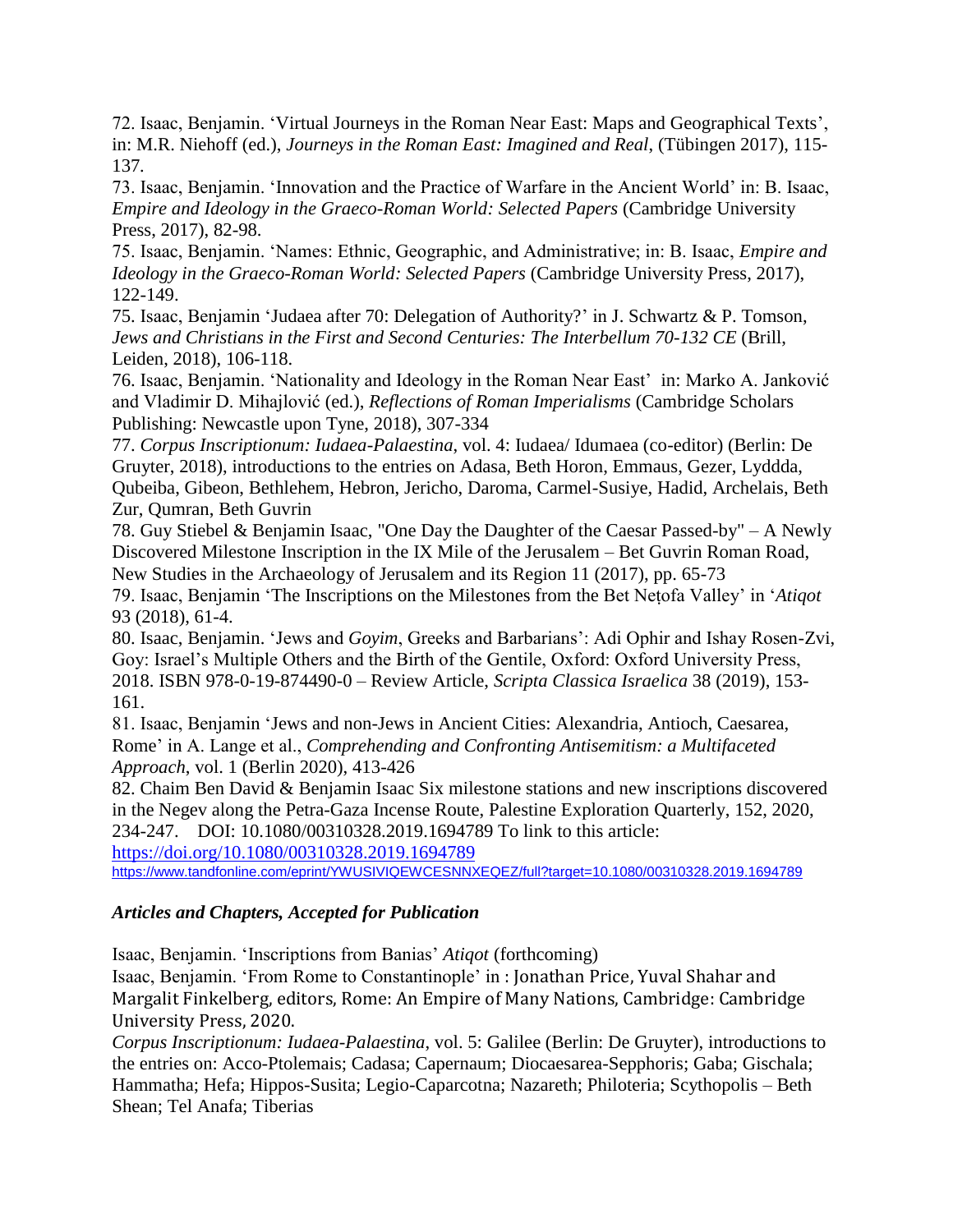Isaac, Benjamin 'The public image of women as wives and mothers in Greece and Rome' in: M. Icks et al. (eds.), *In the Public Eye: Women in Antiquity outside the Domestic Sphere*, *Festschrift Emily Hemelrijk*.

## *Book Reviews*

1. Review of M. Sartre, *Inscriptions grecques et latines de la Syrie*, vol. xiii,1. *Israel Exploration Journal*, 34 (1984), pp.279-281.

2. Review of E. Schürer, *The History of the Jewish People in the Age of Jesus Christ*, III 1, edited by G. Vermes, F. Millar and M. Goodman. *Journal of Roman Studies* 77 (1987), pp. 245- 6.

3. Review of (1) Freeman, P. and Kennedy, D. (eds.). *The Defence of the Roman and Byzantine East. Proceedings of a Colloquium Held at the University of Sheffield in April 1986* British Institute of Archaeology at Ankara Monograph, No. 8. B.A.R. S297 1986. (2) Parker S.T. *Romans and Saracens: a History of the Arabian Frontier* (American Schools of Oriental Research, dissertation series, 6) Winnona Lake: Eisenbrawns (for A.S.O.R.) 1986; (3) Parker, S.T. (ed.). *The Roman Frontier in Central Jordan. Interim Report on the Limes Arabicus Project, 1980-85* B.A.R. S340 (i-ii) 1987. *Journal of Roman Studies* 78 (1988), 239-41.

4. Review of E. Schürer, *The History of the Jewish People in the Age of Jesus Christ*, III 2, edited by G. Vermes, F. Millar and M. Goodman. *Journal of Roman Studies* 79 (1989), 244-5. 5. Review article: 'The Babatha Archive: A Review Article', *Israel Exploration Journal* 42

(1992), 62 - 75.

6. David Kennedy & Derrick Riley, *Rome's Desert Frontier From the Air* (Batsford, London 1990), pp.256 and 188 figures and photographs, *Israel Exploration Journal* 43 (1993), 271-3.

7. Review article: 'Inscriptions from Southern Jordan: M. Sartre, *Inscriptions grecques et latines de la Syrie, Tome xxi, Inscriptions de la Jordanie, Tome iv: Pétra et la Nabatène méridionale, du wadi al-Hasa au golfe de 'Aqaba* (Paris, 1993)', *Scripta Classica Israelica* 13 (1994), 163-8.

8. *Tabula Imperii Romani: Iudaea/Palaestina* by Yoram Tsafrir,

Leah Di Segni, Judith Green, with contributions by Israel Roll and Tsvika Tsuk (The Israel Academy of Sciences and Humanities, Jerusalem 1994) *Scripta Classica Israelica.* 14 (1995), 191f.

9. Edward Dabrowa, *Legio X Fretensis: A Prosopographical Study of its Officers (I-III c.A.D.)*, Historia Einzelschriften, Heft 66, Stuttgart 1993, pp.128, *Scripta Classica Israelica.* 14 (1995), 169-71.

10. C.R. Whittaker, *Frontiers of the Roman Empire: A Social and Economic Study* (Ancient Society and History) Baltimore and London: The Johns Hopkins University Press, 1994 for: *Journal of Roman Studies* 85 (1995), 292-4

11. J. Nollé, *Side im Altertum: Geschichte und Zeugnisse. Band I: Geographie, Geschichte, Testimonia, Griechische und Lateinische Inschriften* (1-4), Bonn: Dr. Rudolf Habelt, 1993. for: *Journal of Roman Studies* 85 (1995), 304f.

12. S.K. Drummond & L.H. Nelson, *The Western Frontiers of Imperial Rome*, Armonk, NY and London, UK: M.E. Sharpe, 1994, Pp. x + 276, 3 maps. ISBN 1-56324-150-1; 1-56324-151-X. for: *Journal of Roman Studies* 86 (1996), 209f.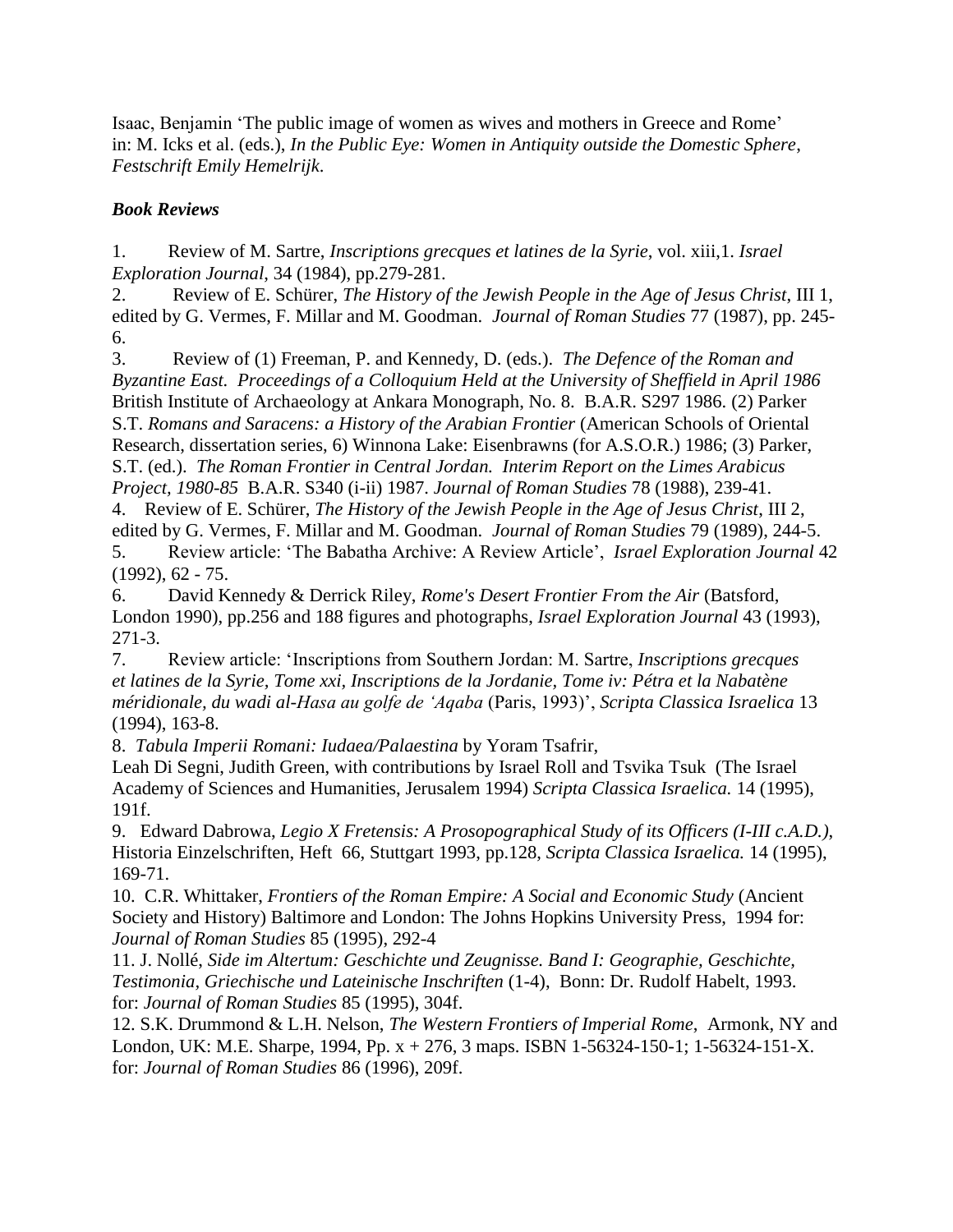13. E. Dabrowa (ed.), *The Roman and Byzantine Army in the East, Proceedings of a Colloquium held at the Jagiellonian University, Kraków in September 1992* (Kraków 1994), 311 pp. *Journal of Roman Archaeology* 10 (1997), 518-520

14. N.J.E. Austin & N.B. Rankov*, Exploratio: Military and Political Intelligence in The Roman World from the Second Punic War to the Battle of Adrianople*, London and New York: Routledge, 1995. pp. xiii, 292.

Hugh Elton, *The Frontiers of the Roman Empire*, Bloomington and Indianapolis: Indiana University Press, 1996. Pp. ix, 150.

David L. Kennedy (Ed.), *The Roman Army in the East*, Ann Arbor, MI: Journal of Roman Archaeology, Supplementary Series Number 18, 1996. pp. 320 *Journal of Roman Studies* 88 (1998), 179f.

15. Richard Alston, *Soldier and Society in Roman Egypt: A Social History* (Routledge, London and New York, 1995) for: *American Historical Review,* 1998, 1230f.

16. 'Inscriptions and religious identity on the Golan' Review article of Robert C. Gregg and Dan Urman, Jews, Pagans, and Christians in the Golan Heights: Greek and Other Inscriptions of the Roman and Byzantine Eras (Scholars Press. Atlanta, Georgia) in John H. Humphrey, *The Roman and Byzantine Near East*, 2, *Some Recent Archaeological Research*, (Portsmouth, RI, 1999), 179-88.

17. David F. Graf, *Rome and the Arabian Frontier: from the Nabataeans to the Saracens* (Variorum Collected Studies Series, Aldershot, Hampshire 1997) for: *Scripta Classica Israelica* 18 (1999), 208-210

18. Rudolf Haensch, *Capita provinciarum (*Mainz am Rhein: Philipp von Zabern, 1997), for: *Scripta Classica Israelica* 20 (2001).

19. Warwick Ball, *Rome in the East: the transformation of an empire* (London, 2000), *Antiquity*  76 (2002), 274f..

20. Seth Schwartz, *Imperialism and Jewish Society, 200 B.C.E. to 640 C.E.*, Princeton: Princeton University Press, 2001, *The American Historical Review* 2003, 1255.

21. Clayton Miles Lehmann & Kenneth G. Holum, *The Greek and Latin Inscriptions of Caesarea Maritima*, Boston, MA 2000, *Journal of Roman Archaeology* 16 (2003), 665-668 22. C. Delacampagne, *Die Geschichte des Rassismus,* Düsseldorf and Zürich, Artemis &

Winkler Verlag, 2005, *Scripta Classica Israelica* 25 (2006), 186-8

23. S. Thomas Parker, *The Roman Frontier in Central Jordan: Final Report on the* Limes Arabicus *Project, 1980-1989*, 2 vols., Washington, DC 2006, *Journal of Roman Studies* 97 (2007), 370f.

24. David Kennedy, *Gerasa and the Decapolis* (Duckworth, 2007), Review article for *Ancient History Bulletin* 22 (2008), 184-9

25. Michael Blömer, Margherita Facella & Engelbert Winter (eds.), *Lokale Identität im Römischen Nahen Osten: Kontexte und Perspektiven*. (Stuttgart 2009 ), *Scripta Classica Israelica* 31 (2012), 217-221

26. Vanita Seth, *Europe's Indians: Producing Racial Difference, 1500-1900.* (Duke University Press 2010) in: *Comparative Studies in Society & History* 54 (2012), 943-45.

27. Rebecca F. Kennedy, C. Sydnor Roy and Max L. Goldman (eds, trans.). Race and ethnicity in the classical world: an anthology of primary sources in translation. Indianapolis; Cambridge: Hackett Publishing Company, Inc., 2013 for: *AHB Online Reviews* 3 (2013), 96-99.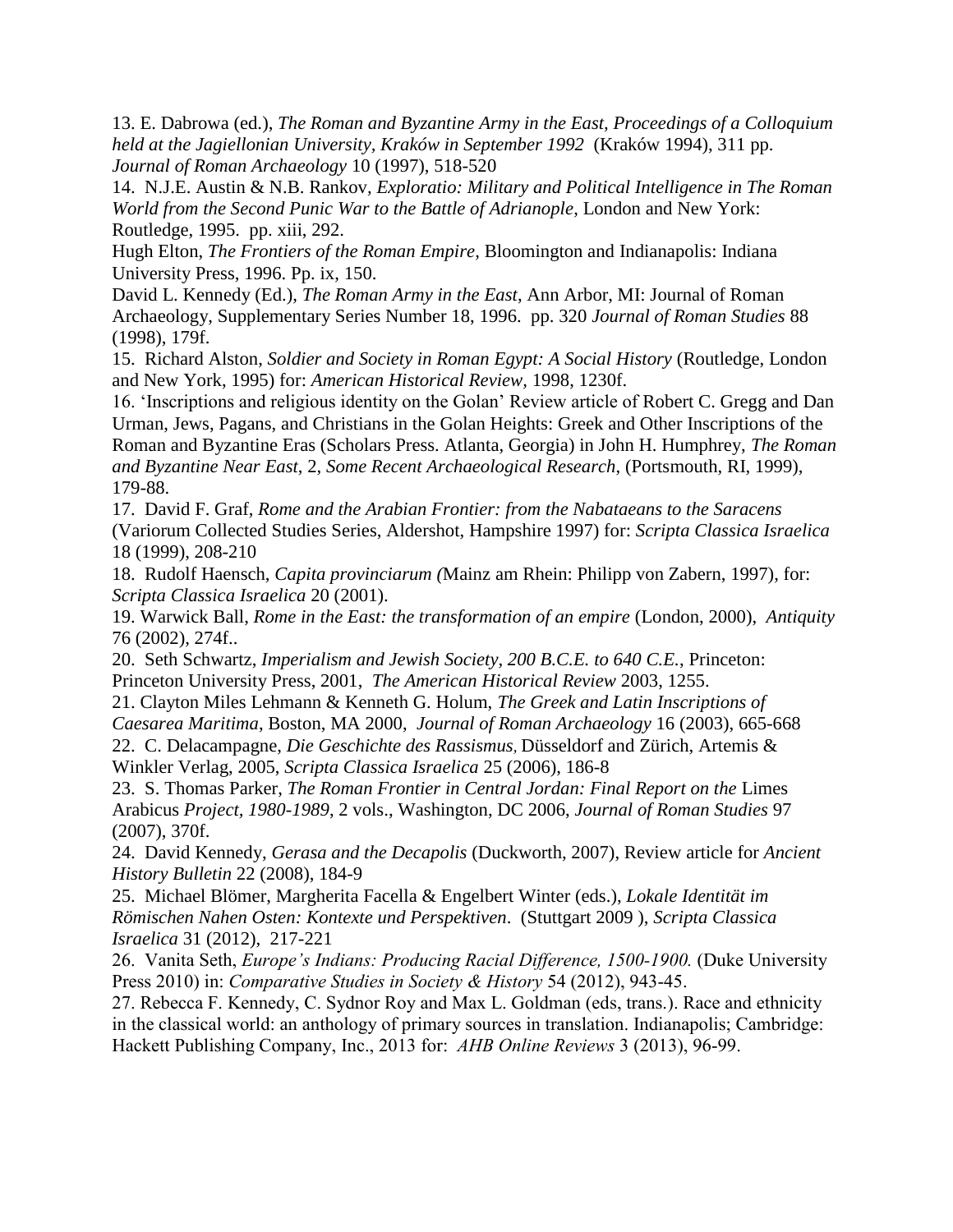28. F. Bethencourt, *Racisms: From the Crusades to the Twentieth Century* (Princeton: Princeton University Press, 2013) for: Cambridge Core in Journal of Global History, Volume 12 / Issue 1 and is available at<http://dx.doi.org/10.1017/S1740022816000395>

29. Kostas Vlassopoulos, *Greeks and Barbarians*, Cambridge: Cambridge University Press 2013, for: *Mediterranean Historical Review* 32 (2017), 105-107.

30. Adi Ophir & Ishay Rosen-Zvi, *Goy: Israel's Multiple Others and the Birth of the Gentile,*  Oxford: Oxford University Press, 2018 for: *Scripta Classica Israelica* 38 (2019), 153-161. 31. Christopher Weikert, Von Jerusalem zu Aelia Capitolina: die römische Politik gegenüber den Juden von Vespasian bis Hadrian. Vandenhoeck & Ruprecht, Göttingen, 2016, 425pp. for: *Gnomon* 22 (2020), 566-8.

### *Book Reviews, forthcoming*

Paolo Cimadomo, The Southern Levant During the First Centuries of Roman Rule (64 BCE – 135 CE): Interweaving Local Cultures. Oxford & Philadelphia: Oxbow Books, 2019, pp. 216. for: *Gnomon*.

### *Articles in Encyclopedia's and Handbooks*

*Anchor Bible Dictionary* (ed. D. N. Freedman): entries on Banditry, Bar Kokhba Revolt, Roman Colonies, and Roman Roads in Palestine.

*Handwörterbuch der antiken Sklaverei* eds. Ingomar Weiler und Johannes Deißler, Akademie der Wissenschaften und der Literatur, Mainz (Stuttgart 2008): entry on Racism

G. Boys-Stones et al., *The Oxford Handbook of Hellenic Studies* (Oxford 2009), 'Ethnic Prejudice and Racism', 328-339

'Infrastructure' in: *Oxford Handbook of Jewish Daily Life in Roman Palestine* (ed. C. Hezser) (Oxford University Press 2010), pp.145-164.

The Ancient Mediterranean and the Pre-Christian Era in: Albert S. Lindeman & Richard S. Levy (eds.) *Antisemitism: a History* (Oxford: Oxford University Press 2010), 34-64

R. Bagnall et al. (ed.), *The Encyclopedia of Ancient History*, Wiley-Blackwell (2012): entries on xenophobia, pp. 7146–7148; racism, pp. 5726–5728; migration, pp. 4496–4497 ; emigrants, pp. 2388–2389; immigrants, pp. 3417–3418; foreigners, pp. 2708–2710; extranei, pp. 2605–2606; ethnicity, pp. 2521–2524; Black people, pp. 1142–1143; neighbourhood and neighbours, pp. 4731–4732; *Palestine*, pp. 5004–5007.

Dexter Hoyos (ed.), *A Companion to Roman Imperialism* (Brill, Leiden, 2012): 'ch.19: Eastern hegemonies and setbacks, ad 14–96,' 237-250